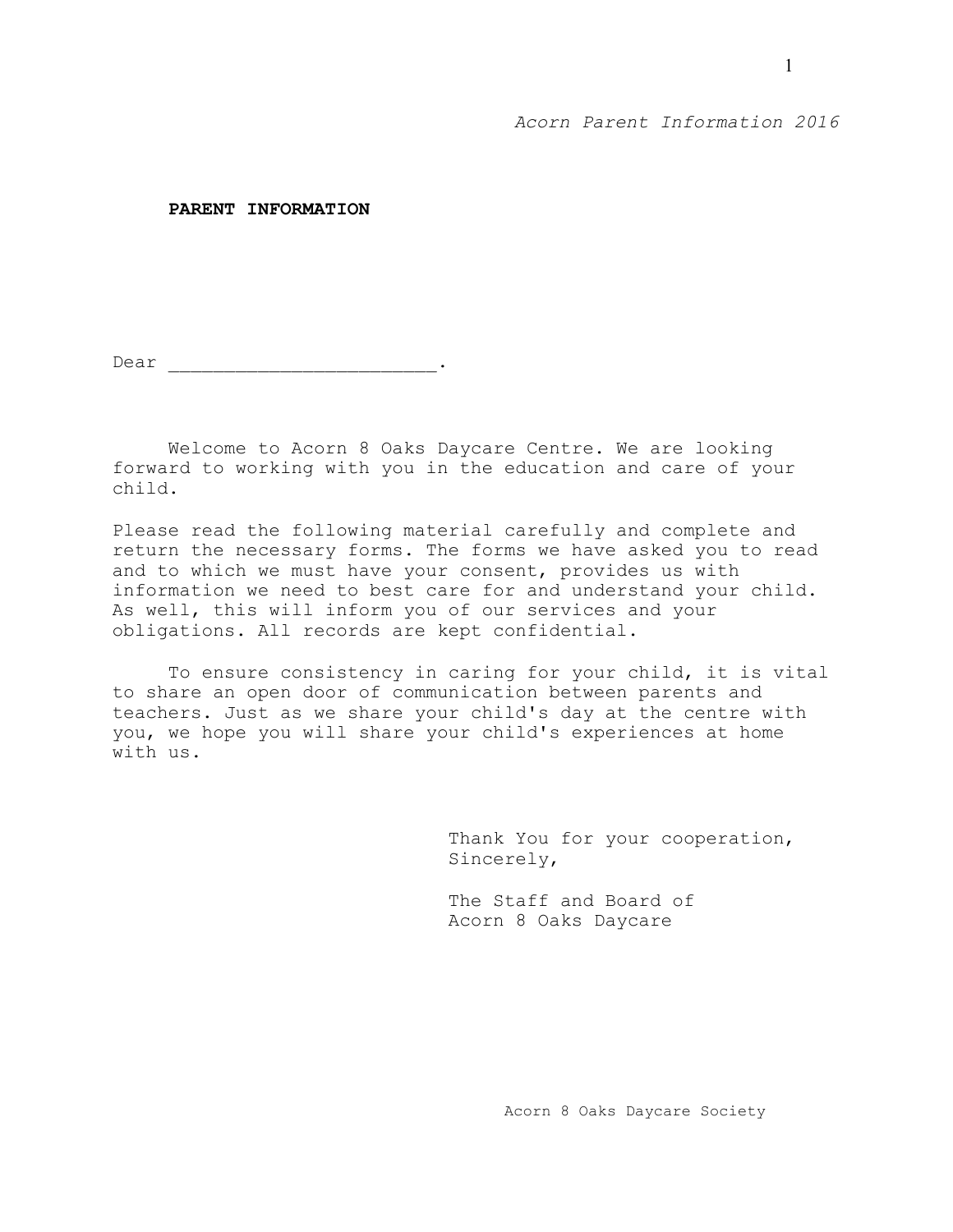# **Program and Philosophy**

We seek to instil self-esteem, independence, sensitivity towards others, and a love of learning in the young child. The promotion of the total child's growth emotionally, intellectually, socially, and physically is our aim. To this end, the children are involved in a balance of spontaneous (self-chosen play activities), routine (snack, lunch & rest time), and organized (teacher planned and taught) activities. The program includes group and individual, active and quiet play experiences which are both educational and enjoyable.

Special features at Acorn Daycare Centre: A stimulating quality program; A staff committed to working together as a supportive unit; healthful and varied snacks; interesting small group outings; a challenging playground and the option of part-time as well as full-time daycare.

Discipline and guidance (based on the principle of mutual respect between adult and child), is firm and straightforward. Our aim is to be consistent in setting and maintaining the limits of our daycare, and at the same time, meet the needs of the individual child.

Staff will allow children a period of adjustment to the program, as children take different amounts of time to settle. From time to time staff will informally let parents know how their child is doing at the daycare. Please remember your child's behaviour in the group is often different than at home behaviour. Should concerns arise, the staff, as professional early childhood educators, will meet with you to discuss strategies for helping you and your child. Please keep in mind our goal is to help each child to integrate successfully into the daycare program. Should you have any concerns, feel free to approach staff to set up a meeting to discuss your child's progress, at a convenient time.

Parents are invited to observe any and all portions of the program from time to time. Please join us for a cup of tea or coffee or arrange to have lunch with your child at the centre. We welcome your involvement with your child in the short time spent bringing him/her in to the centre in the morning or picking him/her up in the afternoon. Children enjoy their

Acorn 8 Oaks Daycare Society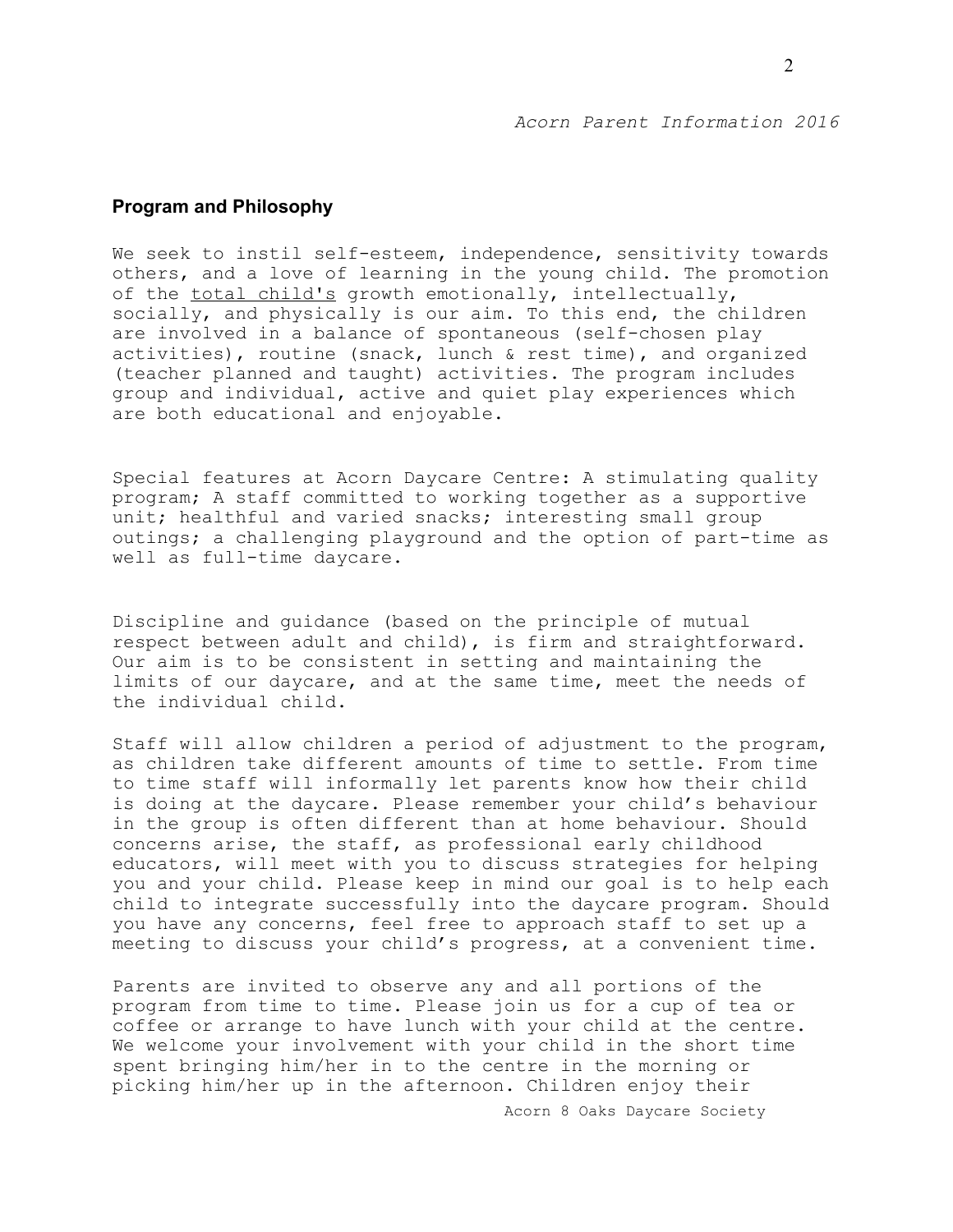*Acorn Parent Information 2016* parent's presence while they do a puzzle, paint a picture, build with blocks or put toys away. Also feel free to read a story to a few children in the library if you have time.

# **GRADUAL ENTRY**

Starting daycare is an important event in your child's life. For some children, this will be their first large group experience away from home and as such can be a very frightening, overwhelming experience. Children may wonder. "why am I being brought here? Will the children play with me? Will the grownups be nice to me? Will they feed me if I am hungry? Is there a place for me to go to the bathroom? (and most important) will mommy or daddy ever come back? It is natural for children to have these concerns even though they may not be able to express them in words. Even for children with large group experience, a new daycare can be frightening. Change itself, a new environment, new children, new adults, new routines can confuse and disturb a child.

It is our feeling that a slow, carefully planned entry into the centre minimizes the negative, frightening aspects of beginning daycare and maximizes the chances for a good positive learning experience for your child.

Consequently we have adopted the following entry schedule for all children.

Step One: Parent(s) and child spend a couple of hours at the centre together (9:00 - 11:00).

Step Two: Parent stays with their child for twenty minutes to one half hour; then leaves the child alone in the centre until after lunch (half day).

Step Three: Child stays at centre the full day without his/her parent, and is picked up shortly after rest time.

It is impossible to tell how any individual child will react to a new centre, and so we cannot, without knowing you and your child, set a definite timetable for the entry process. Although Acorn 8 Oaks Daycare Society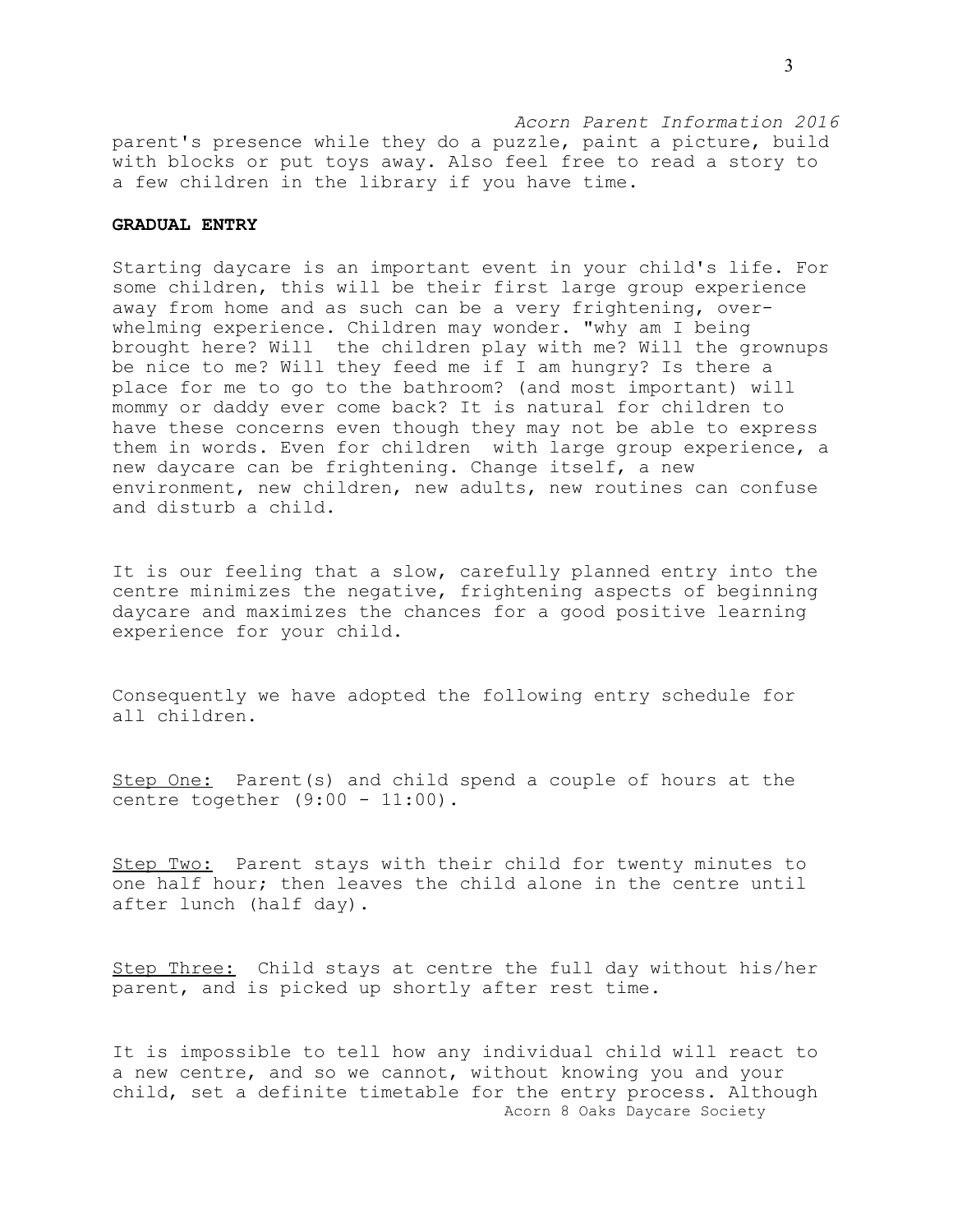*Acorn Parent Information 2016* the gradual entry may seem inconvenient and troublesome for you, in the long run it is truly beneficial to both you and your child.

If it absolutely impossible for the parent(s) to follow through with the gradual entry, arrangements may be made for a relative or close and familiar friend to act as a substitute. Under no circumstances can a child be accepted into the centre without first going through this program of gradual entry.

WHAT TO BRING

Your child will need to bring:

- 1. small blanket for rest time
- 2. spare clothing
- 3. nutritious lunch

Please do not allow your child to bring toys from home. He/She may have difficulty sharing them, and they could easily become lost of broken. Cuddly toys, kept in the child's cubby for sleep time and/or security, are acceptable.

## CLOTHING

Please have your child wear play clothes which are warm, comfortable, and easy for him/her to handle. They should be easily laundered, as he/she may fingerpaint, etc. on them. It is important that each child have a complete change of clothes in his/her cubby in case of accidents - shirt, trousers, socks and underpants. The centre has a limited supply of extra clothing for emergencies. If your child wears daycare clothing home, please be sure to launder and return them as soon as possible.

We try to spend part of most days outdoors, so your child will need warm outdoor clothing including boots. In cold weather he/she will need mitts and a hat. In the summer, please provide your child with a sun hat, bathing suit and a towel.

Acorn 8 Oaks Daycare Society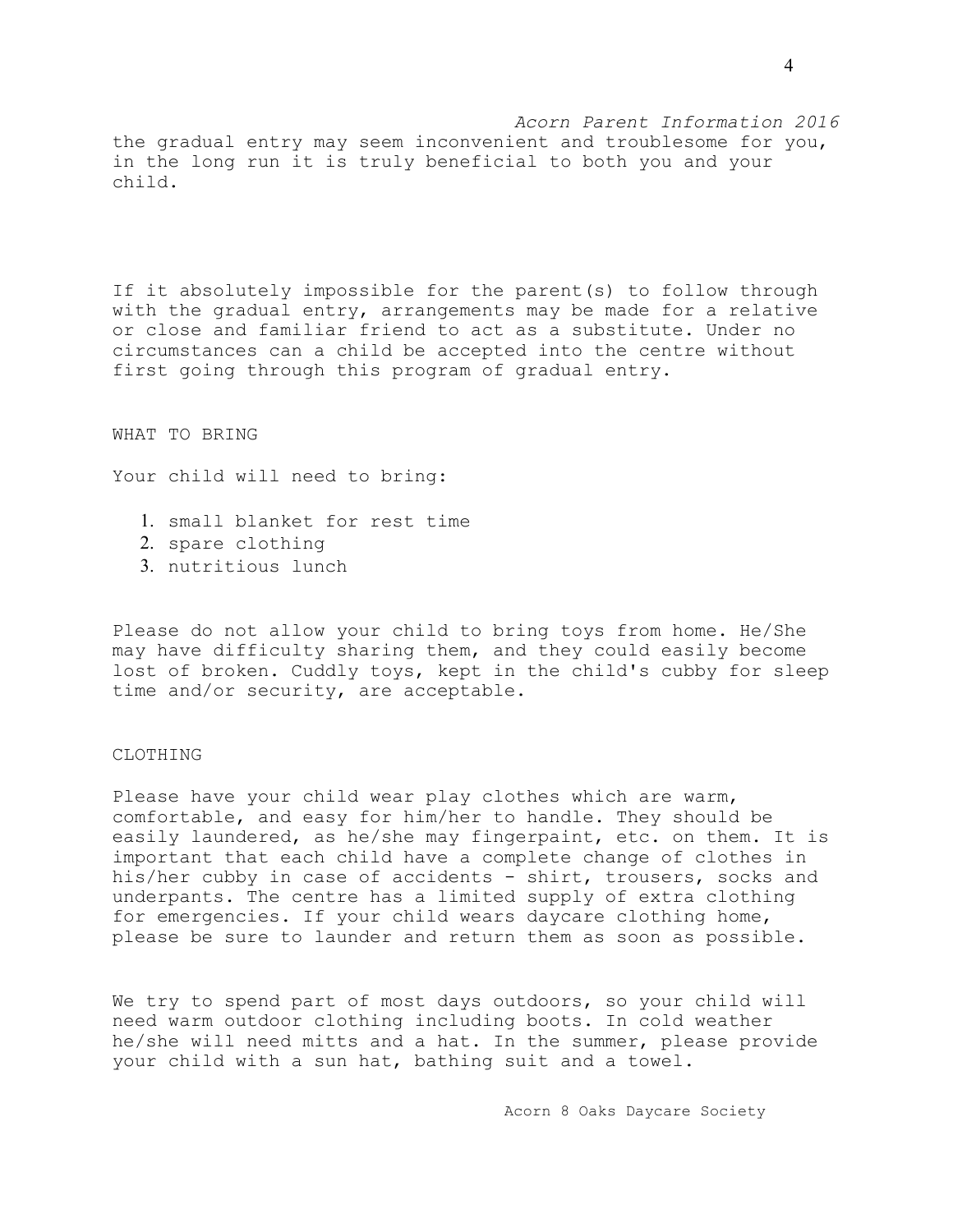TO PREVENT LOST CLOTHING

- 1. Remind your child to keep all his/her belongings in his/her cubby.
- 2. Label articles with your child's name or initials.

# *REST PERIOD*

All children are required to participate in rest time. Many preschool aged children benefit from sleep or quiet rest time midday. During rest time, children are asked to rest quietly on their mats; some children may sleep, depending upon individual needs. Young children often find "rest time" difficult when they are new to the daycare. If children have a favoured blanket or stuffed toy, that helps them to sleep at home, it may be advisable to bring it to the daycare also. The length of the rest period is 1 ½ hours.

Parents are responsible for providing their child with a blanket, which is marked with the child's name. The daycare will assign a fitted sheet to each child, that the parent will be responsible for, for as long as their child is enrolled in Acorn Daycare. Blankets will be sent home to be washed weekly.

# *DIAPERING / TOILETING*

The daycare staff follow standard procedures for diaper changing or potty training, including:

- Wearing disposable gloves for diapering
- Washing hands between changes
- All children and staff washing hands thoroughly between care routines

Staff will:

- Encourage and assist children to undress and dress themselves as they are able
- $<sup>①</sup>$  Decide with the family when and if the child is physically and</sup> emotionally ready to start to use the toilet (accidents are treated in a matter-of-fact manner)
- $\odot$  Be patient, supportive and understanding during this learning process
- Be respectful of the child's needs

Acorn 8 Oaks Daycare Society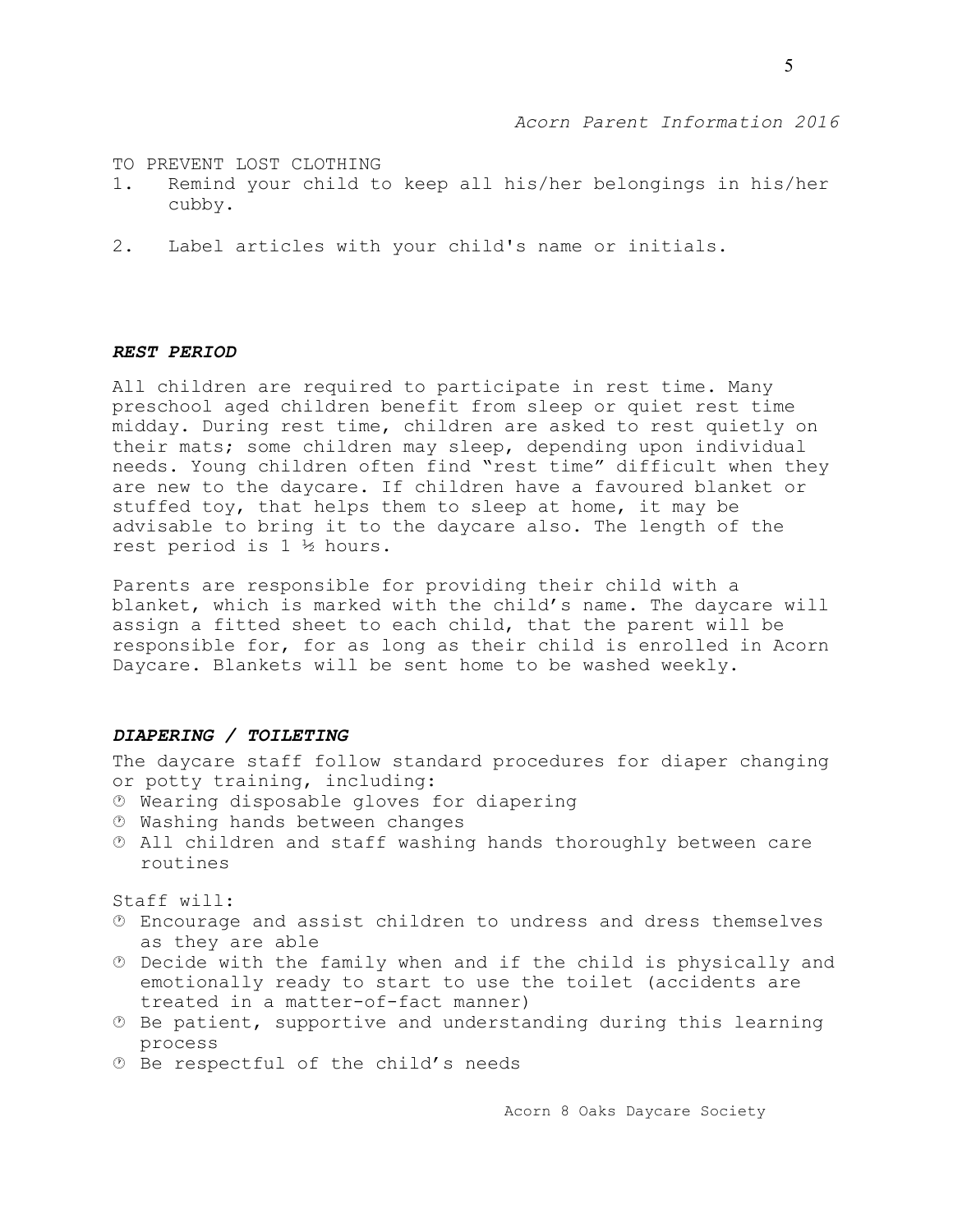## **NUTRITION**

Parents are responsible for providing their child with an adequate and nourishing lunch. No gum, candy, or "junk" food please.

### **BIRTHDAYS**

Birthdays are especially important to a young child. We like to make some group recognition of them by singing "Happy Birthday". If you wish you may provide a birthday cake, cupcakes, etc. to share at afternoon snack. If you like pictures taken. please send a camera, and we will be pleased to take some.

## **FIELD TRIPS**

We take walking trips in the neighbourhood and visit the local park.

## **ARRIVAL AND DEPARTURE**

The daycare is open form 7:30 A.M. to 5:30 P.M. year round, except for all statutory holidays. The daycare is closed between Christmas and New Years.

Try to establish a routine set for daily arrival and departure times of your child, such as 8:00 to 4:00. Children must be at the centre no later than 9:30 A.M. This is to ensure that each child participates fully in all aspects of the daily schedule. It also maintains a consistency of routine so important for a young child, as well as the efficient operation of the centre. Children are to be brought in and delivered directly to a teacher. Similarly, please inform a teacher when you are ready to leave in the afternoon. This is to formally transfer the responsibility for the child from the parent to the teacher or from the teacher to the parent. Information regarding the child's health, mood or behaviour should be exchanged at this time. (If your child will be absent or late, please telephone the daycare by 9:30)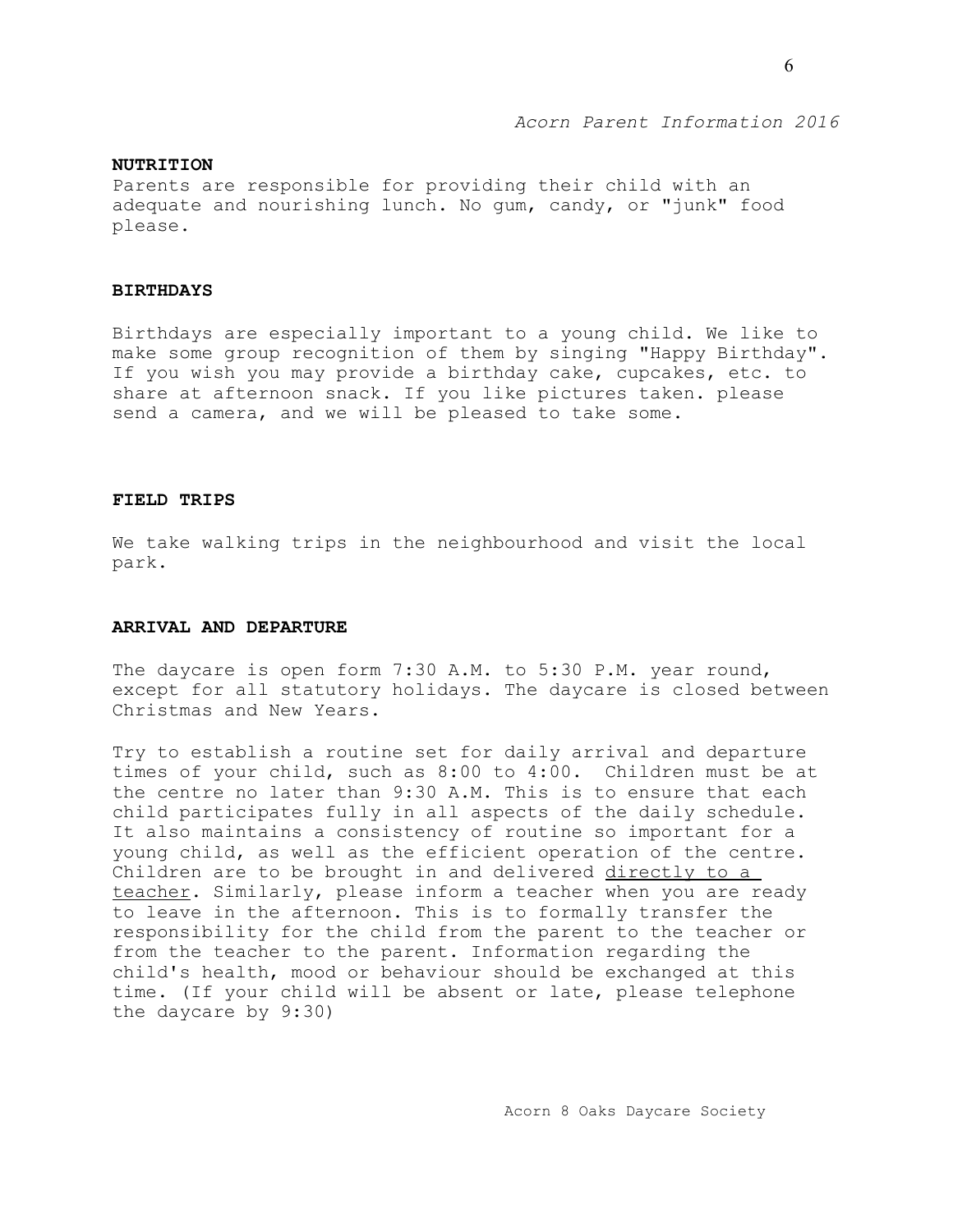*Acorn Parent Information 2016* You will be expected to fill in the sign in sheet each morning. This is very important.. If there was ever an emergency at the daycare (such as a fire) the sign in sheet lets the staff know at a glance, which children were in the daycare at the time. In the normal day to day operation of the centre, the sign in sheet lets the staff know when you will be picking your child up, and if by someone special that day. Feel free to add comments about your child if needed.

The staff is forbidden to allow your child to leave the centre with anyone other than a person authorized by you. For this reason, you are asked to be responsible for keeping the daycare informed of persons who will be picking up your child. Please keep the information on the emergency card up to date. and also remember to make a note in the day book (or telephone if it is an unexpected change later in the day), if you have made a special arrangement with someone else whose name is not on the form. Note: by law persons under the age of 15 can not pick up children at the daycare.

If you should meet with an emergency (car accident, etc.) and cannot call for your child or communicate with us before 5:30 P.M.. we will immediately phone the alternate person you have named. If that person is not available and we have not heard from you by 6:30 P.M. we will notify the Emergency Services Division of the Ministry of Children and Families, when you are able to do so, you can call them at Them to learn what arrangements have been made for the care of your child.

Staff members are not permitted to drive your child home. Nor are they allowed to put him/her in a taxi except under dire circumstances.

A late fee of \$10.00 for each 15 minutes or part thereof, is charged after closing time up to 6:30 P.M., and is payable to the staff member who has stayed overtime. A parent who is late more than once in a one month period will be charged \$20.00 for each 15 minute period or part thereof. If you are late more than three times without a valid reason, you will be asked to withdraw your child from the centre.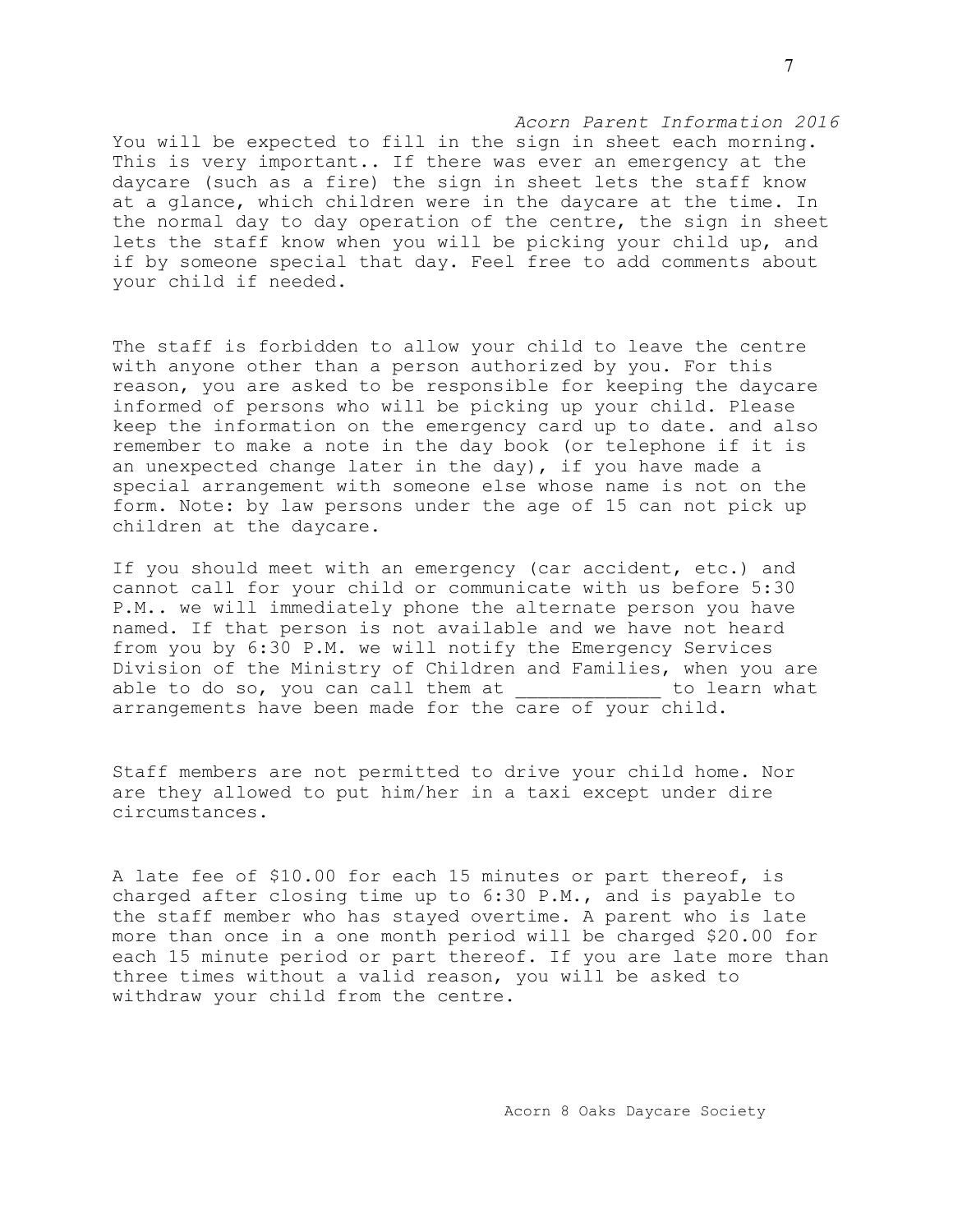#### **HEALTH**

We will do our best to maintain good health by providing proper and safe accommodation, balanced and nutritious snacks, rest and physical exercise. We need your cooperation on the following health concerns.

- 1. All children should have his/her inoculations up to date, before attending the centre.
- 2. A child will not be admitted into the centre if there is any question of illness. The children need to be well enough to participate in all of the daily activities, both indoors and outdoors. The centre does not have facilities for the care of sick children. For this reason, you will require alternate care (Someone who can care for your child in case of illness, etc.).
- 3. Should your child contract a communicable disease, you must notify the centre so that other parents may be informed. A doctor's written health clearance will be required before a child returns after having a contagious illness.

If your child becomes ill at the centre, he/she will be removed from other children, but kept near adults until you or your alternate contact person can be reached to come and pick him/her up.

No medication can be given to children unless it is authorized by the family physician. Please make a note of dosage, etc. on the medication form, and hand the medication directly to a regular staff member.

We recommend that you inform your doctor of your child's attendance in the Centre. This can be helpful if the staff need to contact him/her.

The Public Health Department works closely with us and visits the centre regularly. They would be happy to meet with you if you have any questions or concerns you would like to discuss.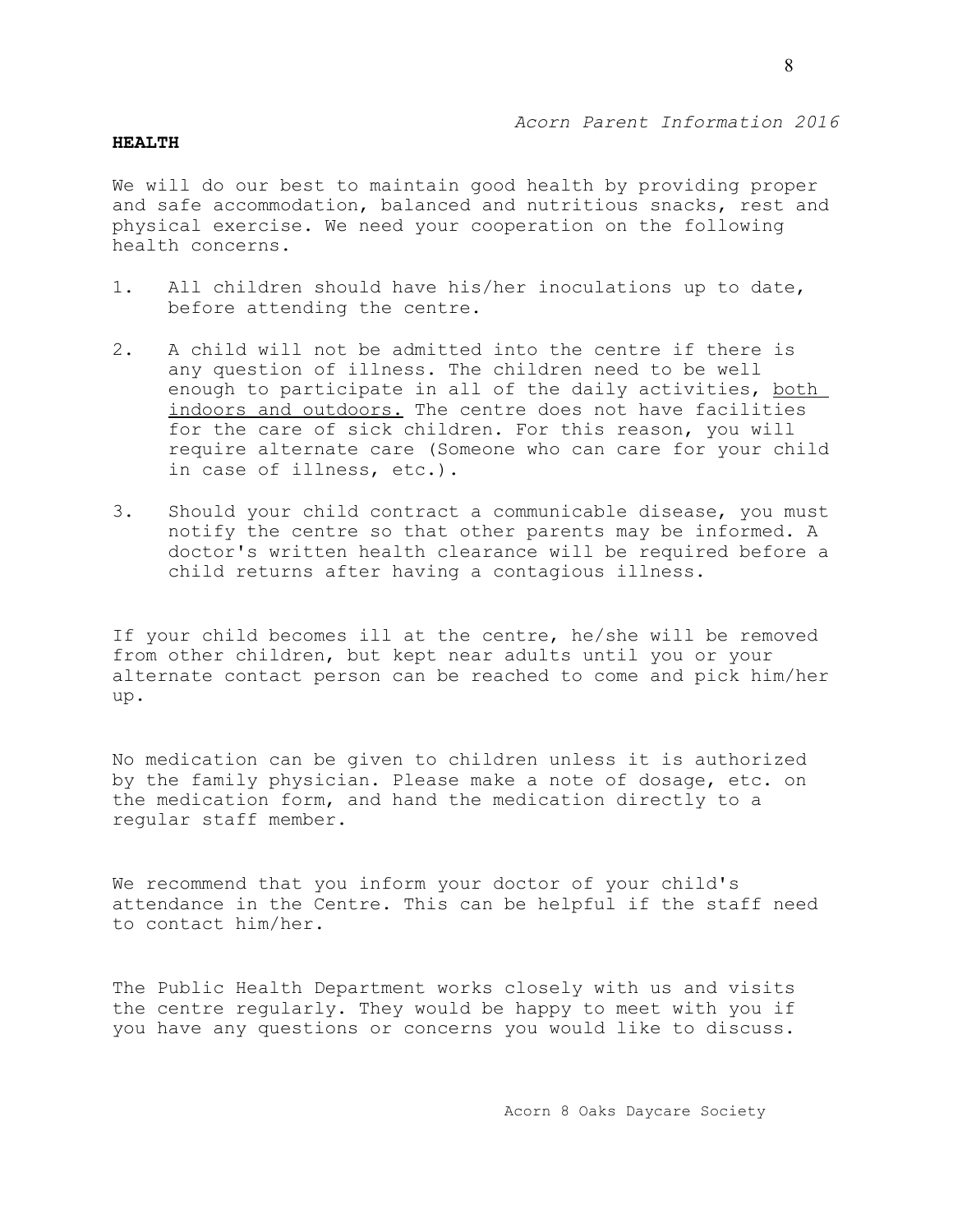#### **HEALTH EMERGENCY PROCEDURE**

In the event of serious injury or illness of your child, you will be telephoned at once. If necessary, your alternate contact person and/or family physician will be called. If it is an emergency, we will call an ambulance or a taxi (a teacher would accompany the child if child/staff ratio can be maintained). If it is necessary we will take your child to Children's Hospital Emergency Department where you can meet us. Every effort would be made to keep the child comfortable and rested. Parents are required to sign a consent form to enable us to do this as well as payment of an ambulance or taxi.

### *Emergency Procedures*

The Centre maintains a supply of emergency earthquake equipment, food and blankets for use in an emergency.

Emergencies requiring evacuation or closure of the Centre are:

• Fire, Flood, Earthquake, Chemical Spillage,Power Failure, Bomb Scare, Extreme Weather Conditions, Sickness of all staff members

> The children will be taken to Douglas Park Community Centre at West 20th Avenue and Heather, in an emergency requiring evacuation. Staff members will take emergency information so that parents or alternate emergency person can be contacted to come and pick up the children.

> During evacuation, getting the children out of the Centre is the number one priority. Reporting the emergency is secondary.

In a City wide emergency and the building is deemed unsafe by the staff, the children will be taken to the home of our chairperson, Heather MacMillan, 56 West 18th Ave. A note will be visible on the inside window of the daycare door that will include the address.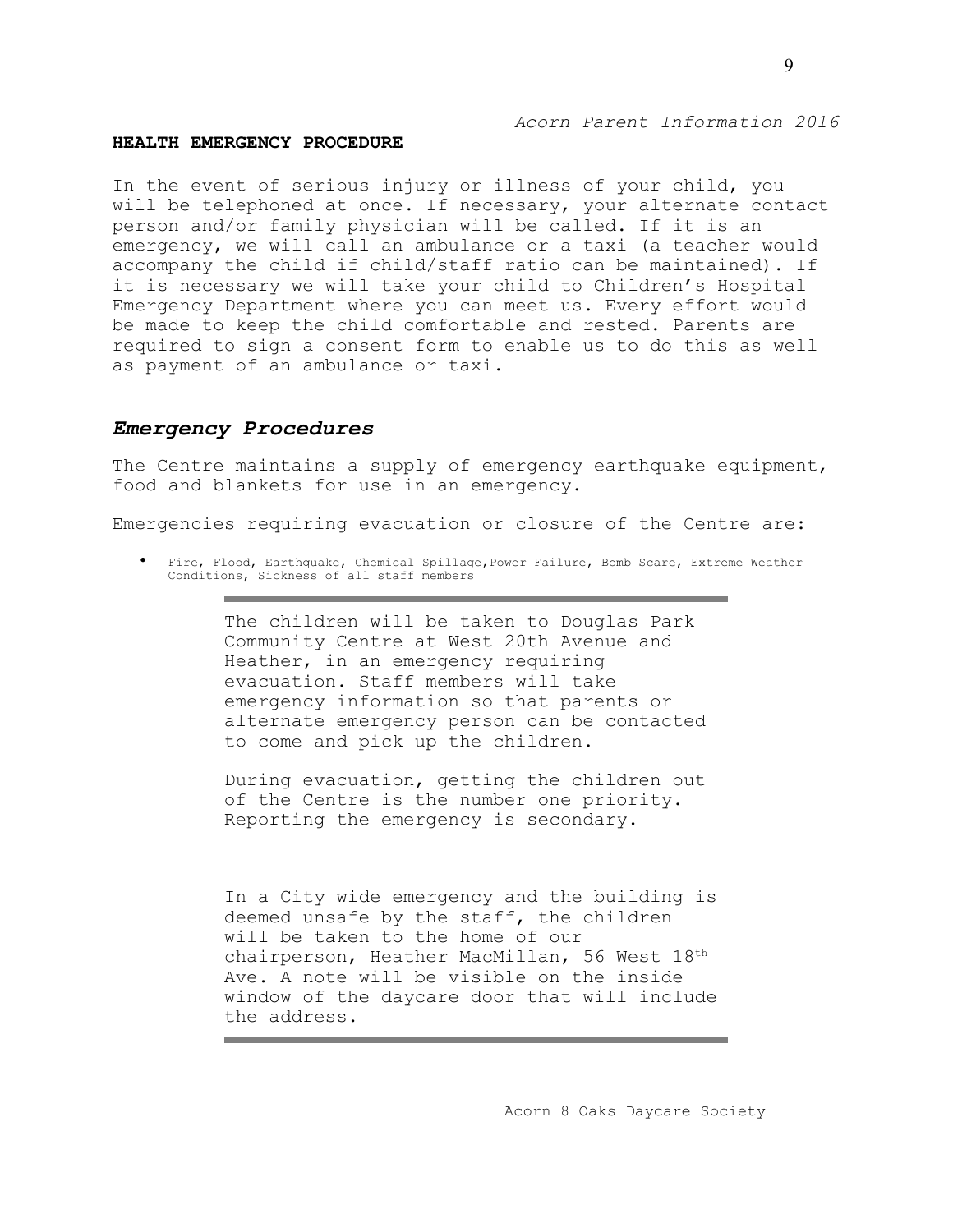### **INSURANCE**

Liability: The Centre carries public liability insurance in the amount of \$ \_\_\_\_\_\_\_\_\_\_\_\_\_\_\_\_\_\_ for injury to children, staff and volunteers. In case of injury to a child while in custody, care or control of the centre, parents hereby waive all claims against the centre in excess of the liability insurance carried by the centre.

# **FEES AND SUBSIDY**

Our fees are: \$\_\_\_\_\_\_\_\_\_\_\_\_\_\_ per month for full time care.

\$\_\_\_\_\_\_\_\_\_\_\_\_\_\_ per 3 day per week care.

\$\_\_\_\_\_\_\_\_\_\_\_\_\_\_ per 2 day per week care.

Fees should be paid by pre authorized debit and/or a valid subsidy authorization form, and are due on the first of the month. A \$40.00 penalty will be charged on all debits returned as NSF.

Some parents may be eligible for full or partial daycare subsidy. To find out if you qualify contact your local office of the Ministry of Children and Families.

When you are withdrawing your child from the centre it is expected that you will give us six weeks notice. Failure to do so will result in paying a full month's fees and losing your space deposit. Children who start the program and withdraw before three months of attendance will not have their space deposit applied to the last month of attendance. Notice is effective on the 15<sup>th</sup> day of the calendar month proceeding the month in which the notice is effective . For example if your last day of attendance is August  $30<sup>th</sup>$  notice must be given on July 15th.